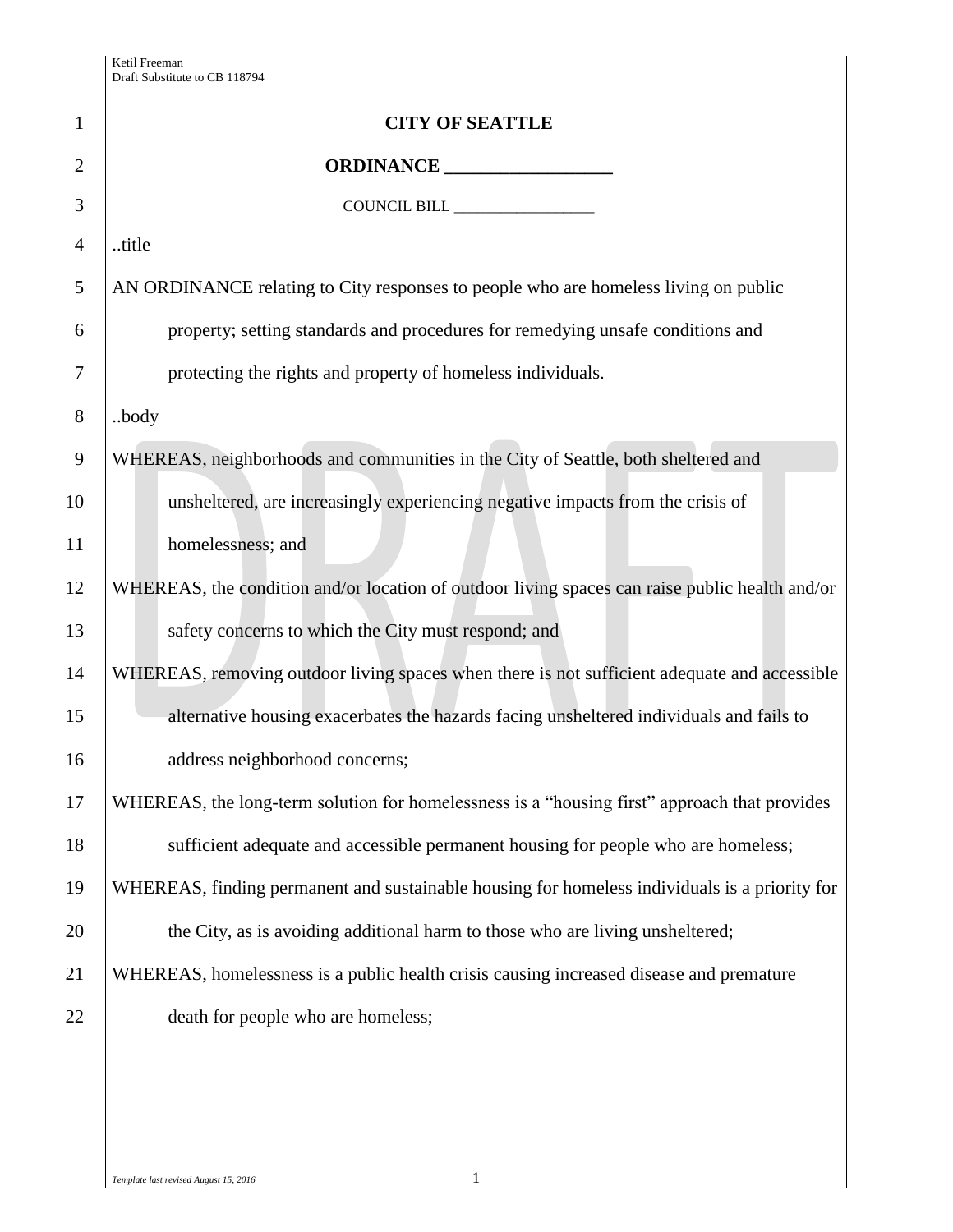| $\mathbf{1}$   | WHEREAS, the January 29, 2016, One Night Count found 2,942 individuals sleeping                  |
|----------------|--------------------------------------------------------------------------------------------------|
| $\overline{2}$ | unsheltered in Seattle, an increase of 4.6 percent from the previous year and part of a 67       |
| 3              | percent increase in unsheltered homelessness in Seattle since 2011;                              |
| $\overline{4}$ | WHEREAS, the City's lack of sufficient adequate and accessible housing to accommodate the        |
| 5              | needs of all people experiencing homelessness has led to unauthorized outdoor living             |
| 6              | spaces in the City;                                                                              |
| $\tau$         | WHEREAS, in 2013, the City's Human Services Department found disproportionality of               |
| 8              | homelessness among people of color and other groups such as veterans and LGBTQ                   |
| 9              | individuals;                                                                                     |
| 10             | WHEREAS, the City is committed to protecting the civil rights as well as the public health and   |
| 11             | safety of all people, including those experiencing homelessness;                                 |
| 12             | WHEREAS, no person should suffer or be subject to unfair discrimination or arbitrary treatment   |
| 13             | based on housing status;                                                                         |
| 14             | WHEREAS, in response to the increase in the number of people experiencing homelessness, the      |
| 15             | Mayor declared a Civil Emergency on Homelessness in November 2015 that called for                |
| 16             | federal and state assistance, as well as innovative and proactive strategies to assist those     |
| 17             | in need;                                                                                         |
| 18             | WHEREAS, shelter will continue to remain a critical and life-saving service, particularly during |
| 19             | times of individual crisis or severe weather; and                                                |
| 20             | WHEREAS, it is the intent of this body to provide clear procedures to ensure that the City can   |
| 21             | respond appropriately and adequately to needs of individuals as well as the health and           |
| 22             | safety of all neighborhoods, and to emergency situations, without subjecting unsheltered         |
| 23             | individuals to greater hardships; NOW, THEREFORE,                                                |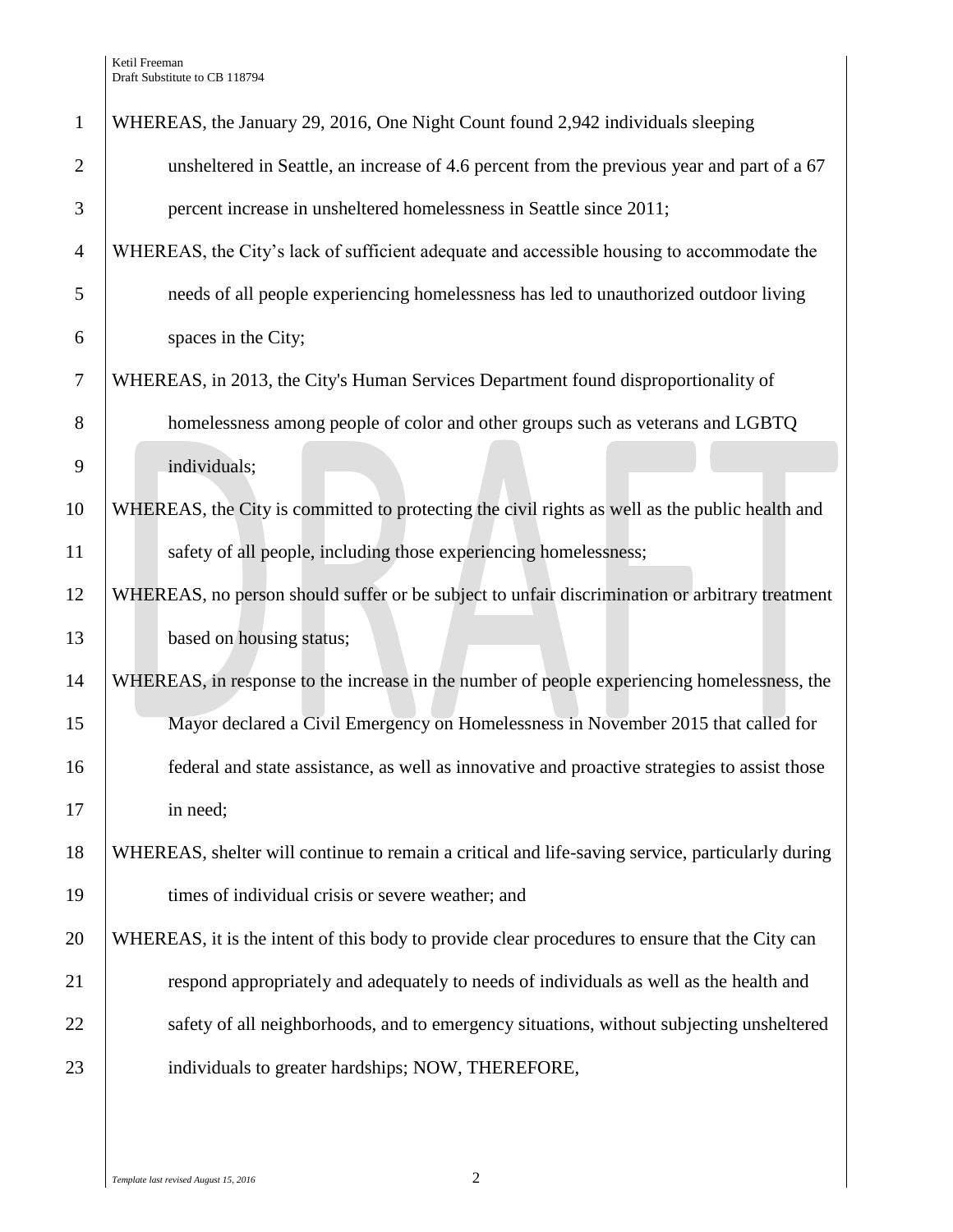## **BE IT ORDAINED BY THE CITY OF SEATTLE AS FOLLOWS**:

2 Section 1. Task Force Principles. The Council and Mayor hereby adopt the principles consistent with the criteria of this ordinance that were recommended by the Task Force on Unsanctioned Encampment Cleanup Protocols; Attachment A to this Ordinance is the full list of 5 those adopted principles by Task Force on Unsanctioned Encampment Cleanup Protocols.

Section 2. Requirements for Removal of Unsheltered Persons Living Outdoors.

 A. Purpose. The purpose of section 2 of this ordinance is to establish enforcement procedures for the removal of unsanctioned encampments on public property that increase the stability of and reduce harm to unsheltered individuals living outside within the Seattle city limits; protect the public health, safety and welfare of all Seattle residents, whether sheltered or unsheltered; protect the civil liberties of unsheltered persons, and establish procedural requirements for protecting and safeguarding personal property.

 B. Enforcement of criminal codes and duties of first responders. Nothing in the ordinance shall be interpreted as preventing or discouraging the Seattle Police Department from enforcing laws against criminal conduct. The Seattle Police Department, Fire Department 16 and other first responders shall respond appropriately to emergency situations, such as fires, 17 crimes, or medical crises and shall cooperate with other public safety agencies in accordance with operative mutual aid agreements.

 C. Definitions. The following definitions shall apply throughout this Ordinance. 20 | "Adequate and accessible housing" means, at a minimum, living space:

 (1) Where a person has both the right to reside and keep belongings on an 22 ongoing, long-term basis at any time of day or night;

(2) That meets living standards commonly acceptable to society, and includes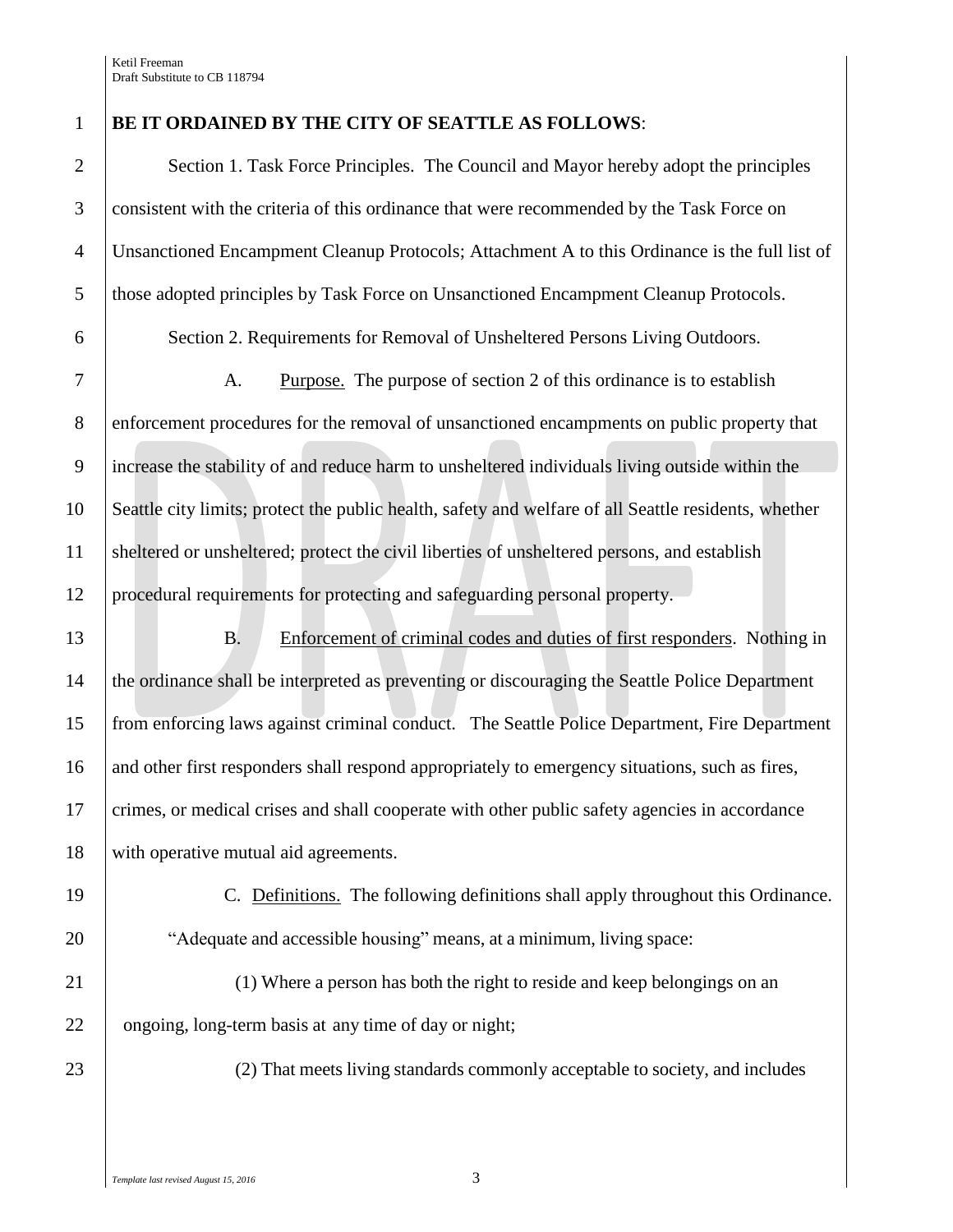1 safety from other individuals, the elements, and exposure to disease or filth, room to move 2 about, storage space for belongings, the ability to maintain current household composition, 3 accommodation for physical or mental limitations, and access to hygiene facilities; and

 (3) That is actually accessible to the individual who is or will be living in that space, including that the individual must not be barred as a result of criminal background, treatment status, ability to show identification, household composition, physical or mental limitations, substance use disorder, or otherwise.

8 "City" means The City of Seattle and any of its contractors, agents, employees, or 9 partners acting in that capacity.

10 "Hazardous condition" means a condition that creates an imminent public health or 11 safety harm. The public health or safety harm must be created by the presence of a 12 particular condition and not a generalized harm common to all who are unsheltered.

13 "Household" means any number of related persons or a group of eight or fewer 14 unrelated individuals who wish to live together. A household includes pets, but pets are not 15 counted towards the number of persons in a household.

16 "Outdoor living space" means any outdoor public space that homeless individual(s) 17 use to live or sleep in, as evidenced by the presence of a sleeping bag, shelter, tarp, tent, bed, 18 cardboard, metal sheeting, furniture, or other objects demonstrating an intent to live in the 19 | location for one or more days, whether or not continuously.

20 "Personal property" means any item which an individual owns and which might have 21 value or use to that individual, regardless of whether the item is left unattended for temporary 22 periods of time or whether it has monetary value. This does not include weapons other than 23 knives, contraband, items which pose an obvious health or safety risk, or are clearly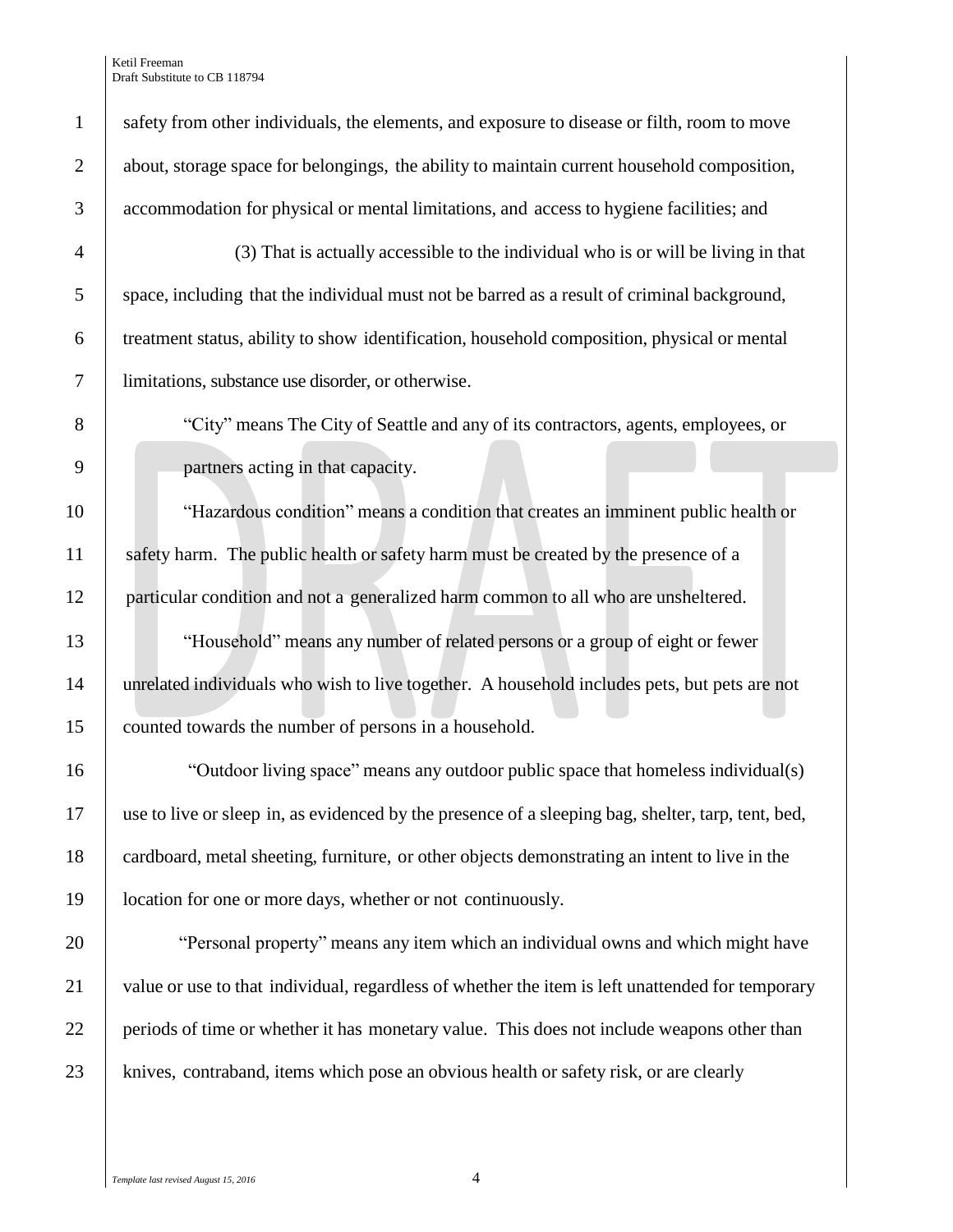contaminated in a way which a reasonable person would conclude the items should not be stored 2 with other property. Personal property includes non-rigid materials used for shelter, such as tents and tarps, but does not include building materials, such as wood products, metal, or rigid plastic.

 "Public space" means any area within the City limits which is owned, leased, maintained, controlled, or managed by the City, and does not include Public Development Authorities, privately owned land, public schools and colleges, the University of Washington, the Port of 8 Seattle, or entities formed under the authority of RCW 35.21.730, et seq., RCW 36.100 or 9 RCW Ch.36.102.

 "Qualified outreach program" means a social service program with adequate oversight, training, and clinical supervision to conduct sufficient individualized outreach, and that the City contracts with or provides. Such programs shall have an established record of providing sustained, equitable, person-centered care, and staff providing services shall have training in the following areas: working with people with behavioral health issues including substance use disorder, mental disorders, or both; trauma-informed care, including people who have experienced or are experiencing gender- and gender-identity-based violence and violence based on sexuality; outreach, assessment, and engagement; harm reduction practices (including but not limited to safe needle exchange, use, and disposal, carrying and dispensing Narcan, informing individuals of rights (Good Samaritan Law) and treatment options (Buprenorphine and Methadone);cultural competence; confidentiality and grievance procedures; and may include peer coaches that include adequate oversight and clinical 22 | supervision.

**Example 3** "Removal" means action to remove people, camps, structures, or personal property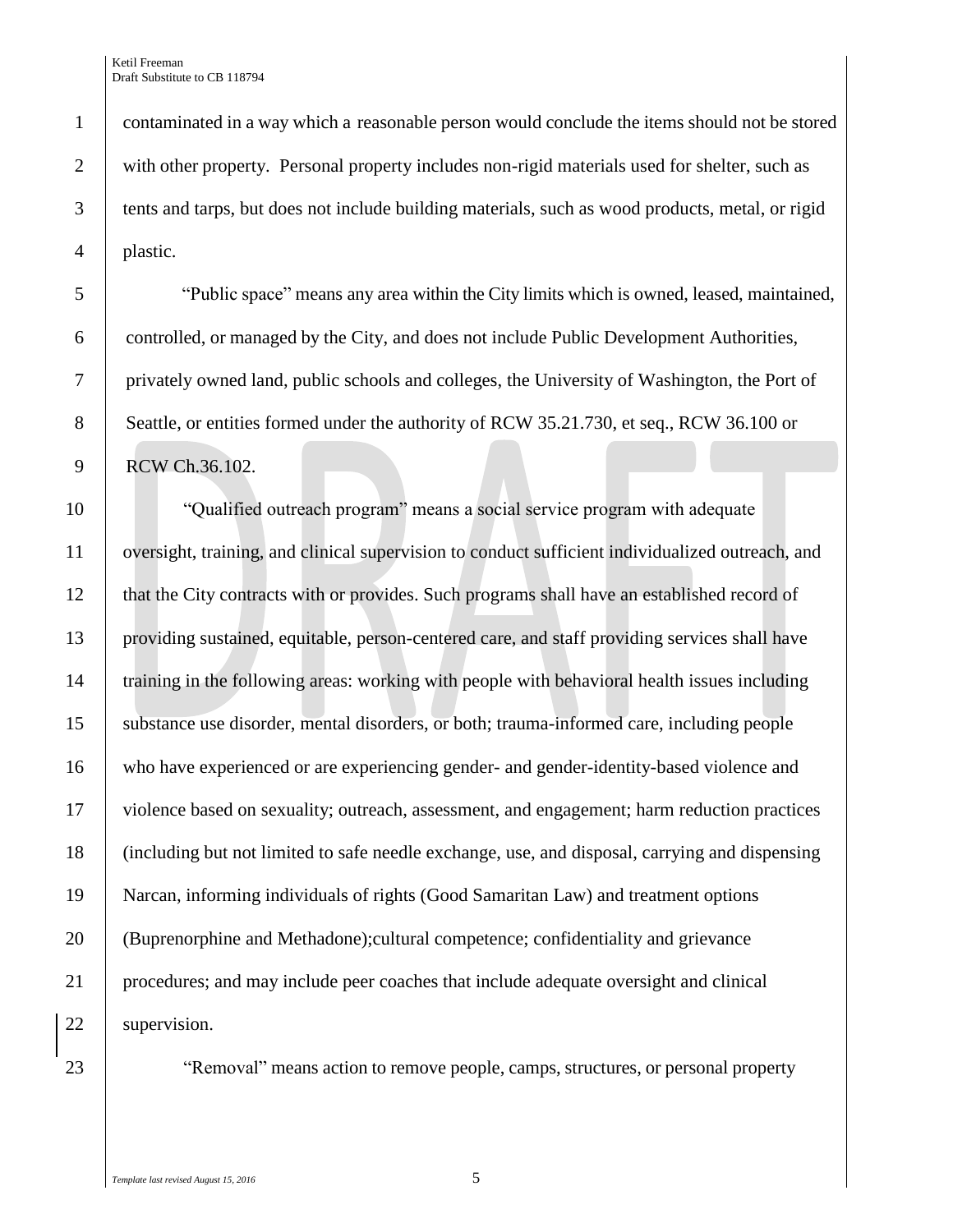1 | located at outdoor living spaces.

2 "Specific public use" means lawful, appropriate use that benefits, assists, or is enjoyed by 3 members of the public more than incidentally and occasionally.

 "Sufficient individualized outreach" means individualized, person-centered outreach 5 that responds to the unique needs of each person. Sufficient outreach involves: (1) making an individual assessment of each affected individual, which includes, but is not limited to, considerations of household composition; disability; mental illness or other mental or emotional capacity limitations; substance use or treatment status; geographic needs, such as proximity to personal support, healthcare, employment and other geographic considerations; and ongoing support needs; (2) identifying and offering adequate and accessible housing, if available, based 11 on this individual assessment; and (3) if an offer is accepted, providing assistance with both the 12 administrative and logistical aspects of moving into the identified adequate and accessible housing. Outreach will identify, wherever possible, the name of the individual and add that person to the by-name list to be prioritized through the Homeless Management Information System or other coordinated entry data-collection program.

16 "Unsafe location" means a public space that poses imminent danger of harm to 17 individuals residing in that location or to the general public. The danger of harm must be 18 created by the existence of the specific outdoor living space at that particular location and not 19 generalized danger of harm common to all who are unsheltered. Unsafe locations include, but 20 are not limited to, rights-of-way in industrial areas actively used for transporting people or 21 goods and for providing ingress and egress to real property.

22 "Unsuitable location" means a public space that has a specific public use that is 23 Substantially impeded as a result of an outdoor living space in that location. Improved areas of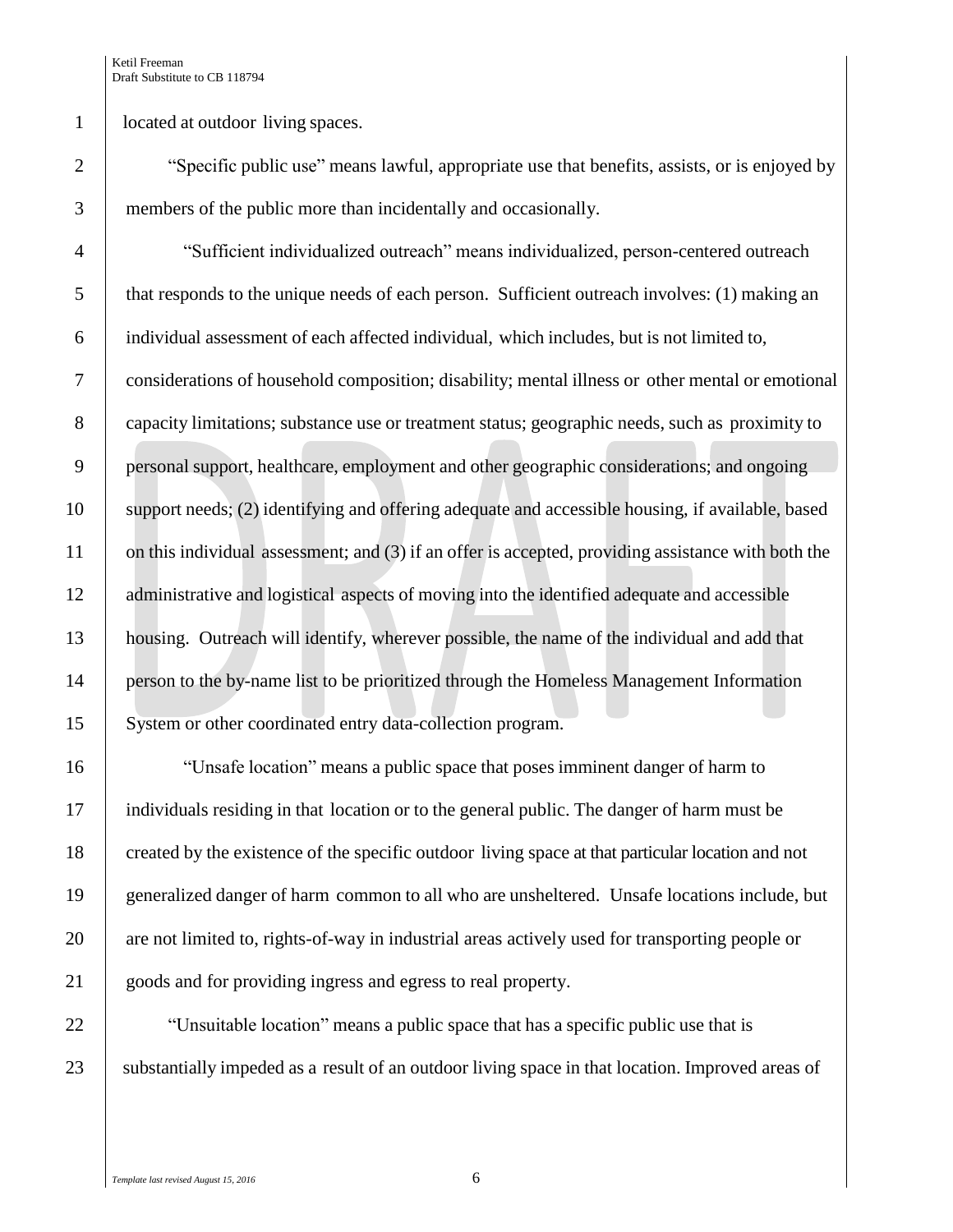City parks, including restored natural areas or natural areas actively undergoing restoration, 2 and public sidewalks in front of houses and dwelling units are per se unsuitable. Sidewalks in commercial areas are prohibited to sitting and lying during certain hours under SMC 15.48.040. D. Outdoor living spaces that are unsafe or unsuitable. If an outdoor living  $\overline{6}$  space is in an unsafe or unsuitable location, the City may undertake immediate removal action if conducted in accordance with the procedures set forth in this section. 1. Prior to conducting removal actions based on unsafe or unsuitable locations, the City must do the following. 10 a. The City must inform all individuals staying at such a location the reasons that it is unsafe or unsuitable. **b.** The City must identify and make available to all affected individuals who are present a nearby, alternative public space owned or controlled by the City to camp that is not unsafe or unsuitable. c. The City must conduct sufficient individualized 16 outreach by a qualified outreach program unless circumstances preclude doing so prior to 17 removal. d. If affected individuals are experiencing mental or physical health issues and the removal would exacerbate such issues, then the qualified **outreach program will formulate a collaborative strategy to provide a removal plan that**  minimizes the harm to affected individuals. 22 e. If affected individuals are not present, the City must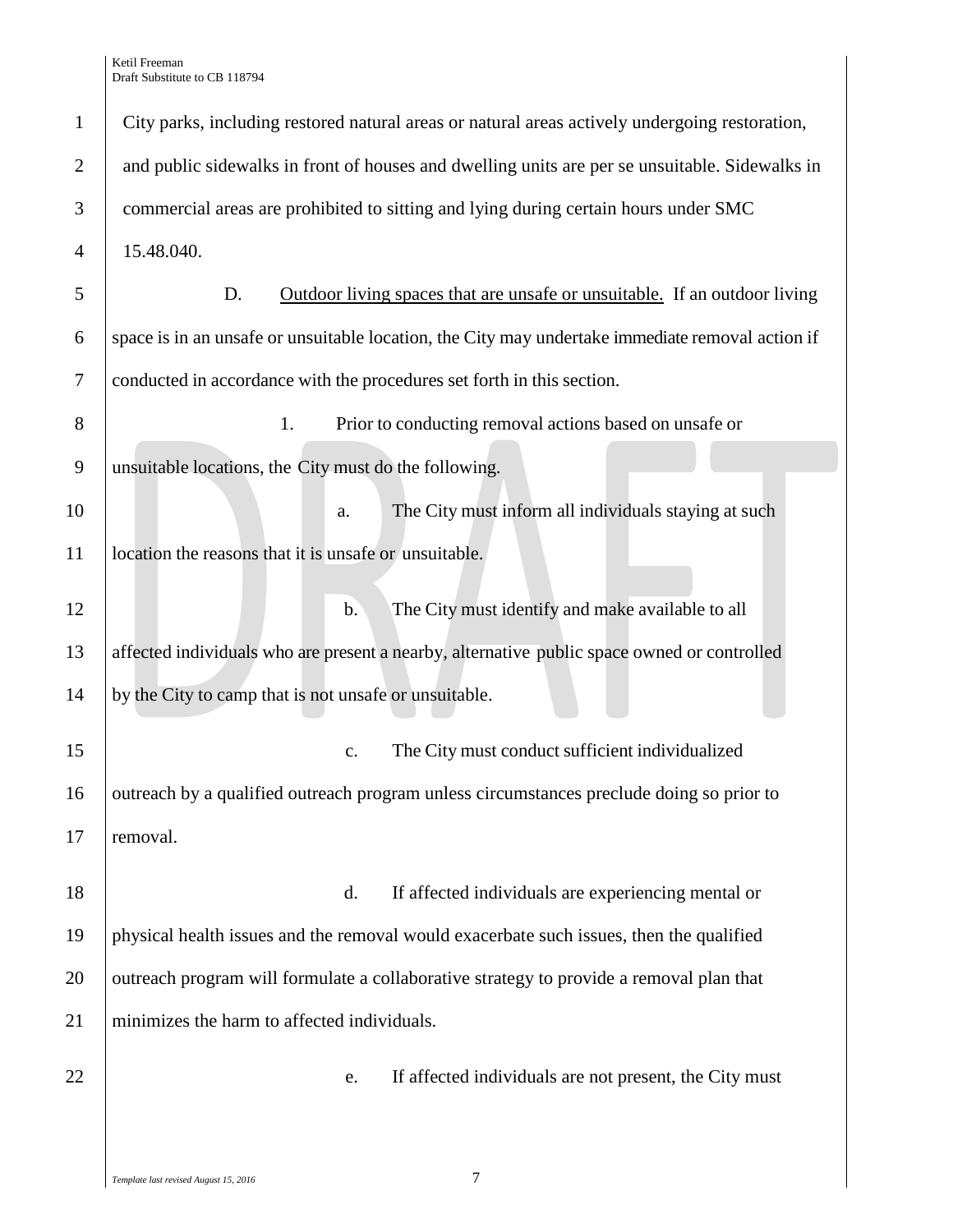| $\mathbf{1}$   | sequence removal actions as follow:                                                                |
|----------------|----------------------------------------------------------------------------------------------------|
| $\overline{2}$ | 1.<br>First, the City may attempt to move personal                                                 |
| 3              | property to a nearby location that is visible from the unsafe and unsuitable location and          |
| $\overline{4}$ | that does not unreasonably interfere with a specific public use, and provide written notice        |
| 5              | that identifies alternative public space owned or controlled by the City that is not unsafe or     |
| 6              | unsuitable.                                                                                        |
| 7              | 2.<br>Second, after 24 hours the City shall remove                                                 |
| 8              | personal property, subject to the requirements for removal and storage in subsection 2.H of        |
| 9              | this ordinance, and after posting notice at the location of the removal with instructions for      |
| 10             | reclaiming personal property.                                                                      |
| 11             | Outdoor living spaces that have hazardous conditions. If an outdoor living<br>E.                   |
| 12             | space is not in an unsafe or unsuitable location but there are hazardous conditions, the City may  |
| 13             | undertake removal action if conducted in accordance with the procedures set forth in this Section. |
| 14             | 1.<br>Prior to conducting removal actions based on a hazardous                                     |
| 15             | condition or hazardous conditions, the City must do the following:                                 |
| 16             | For at least 72 hours, provide access to basic garbage,<br>a.                                      |
| 17             | sanitation, and harm reduction services, including emptying receptacles, picking up garbage        |
| 18             | bags and containers provided for refuse and disposal of sharps, as dictated by the nature of the   |
| 19             | hazardous condition.                                                                               |
| 20             | Make reasonable efforts to identify the likely source<br>$\mathbf b$ .                             |
| 21             | of the hazardous condition and take action against only those responsible for creating the         |
| 22             | hazardous condition.                                                                               |
| 23             | Provide a meaningful opportunity to cure the<br>c.                                                 |
|                |                                                                                                    |
|                |                                                                                                    |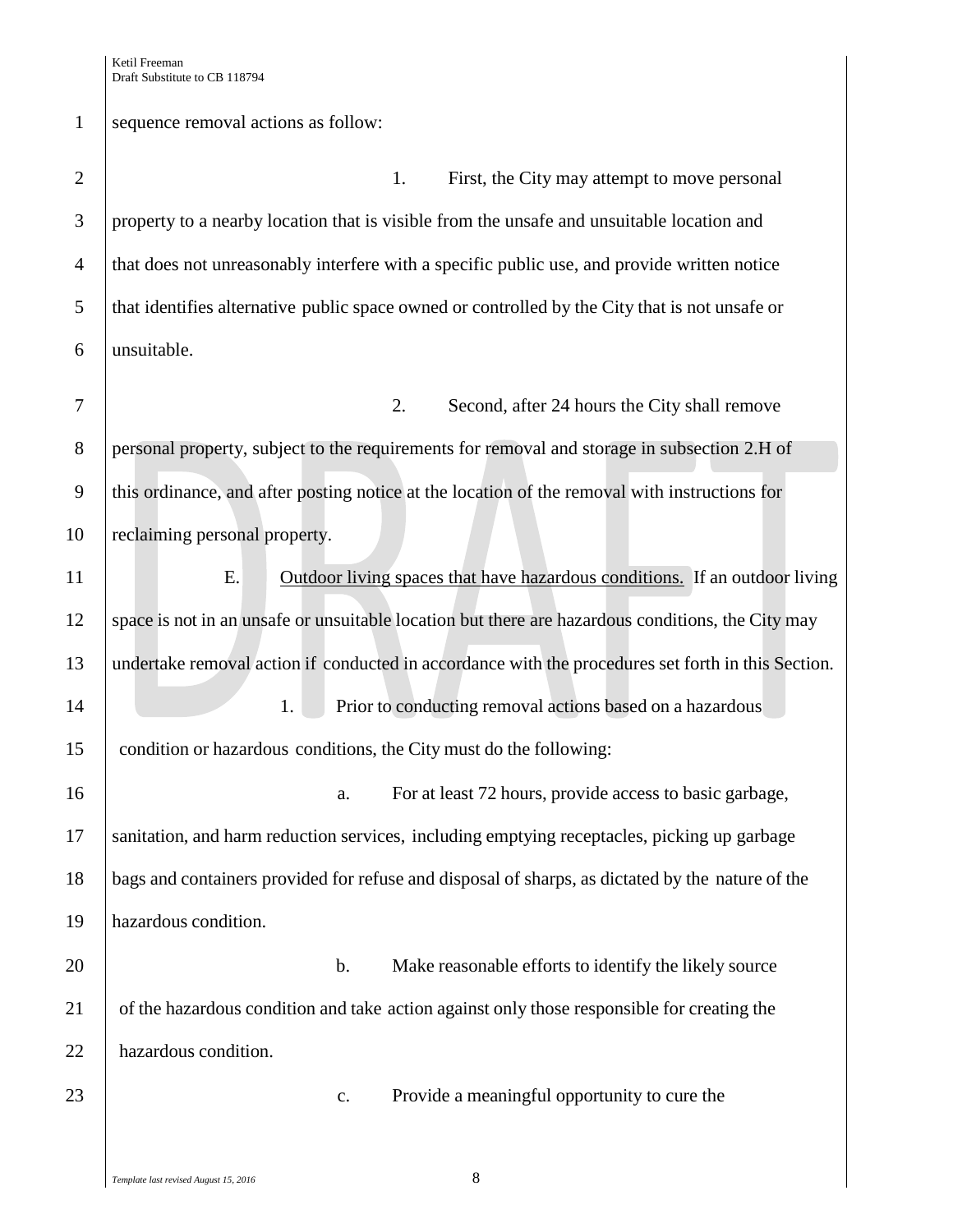hazardous condition, including: (a) an effective cure notice of the specific conditions that 2 create the hazardous condition and information on how that condition can be remedied; 3 and (b) provision of necessary items, such as garbage bags and bins, gloves, rodent traps, intravenous needle receptacles, and/or portable toilets, among others, that would allow the individuals to cure the hazardous condition. The City must allow individuals at least 72 hours to cure the hazardous condition before posting notice of removal, and shall not conduct removal if the hazardous conditions have been cured. 8 d. Conduct site visits by City staff to: (a) inform all affected individuals prior to or during the cure period that the location has a hazardous 10 condition and the actions needed to cure that condition; and (b) inform all affected individuals whether the hazardous condition has been remedied after the cure period or, if the hazardous condition has not been remedied after the cure period, the reason it has not been remedied and next actions. **e.** The City must conduct sufficient individualized outreach by a qualified outreach program unless circumstances preclude doing so prior to 16 removal. 17 17 2. If after 72 hours the hazardous condition has not been cured, 18 the City shall provide 48-hour notice of removal that meets the requirements of subsection 2.G of this ordinance. **F.** Outdoor living spaces that are not unsafe or unsuitable. If an outdoor living space is not in an unsafe or unsuitable location, the City may undertake a removal  $\parallel$  action only when the City has satisfied the following conditions: 23 1. Adequate and accessible housing is available at the time of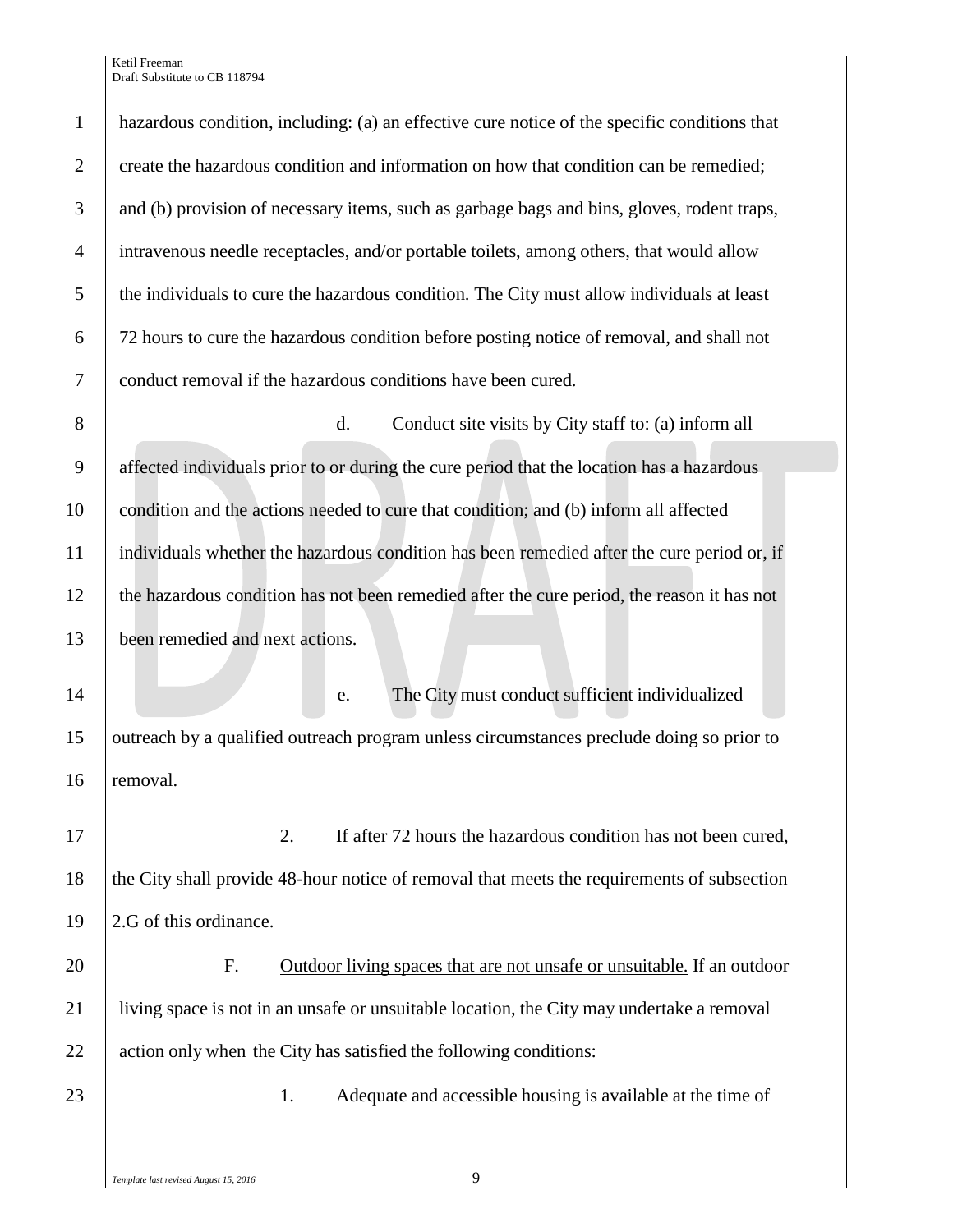| $\mathbf{1}$   | removal or at the time of voluntary departure, to any individuals whose persons and/or     |
|----------------|--------------------------------------------------------------------------------------------|
| $\overline{2}$ | personal possessions are being removed.                                                    |
| 3              | 2.<br>The affected individuals have been engaged with sufficient                           |
| 4              | individualized outreach by a qualified outreach program over a period of up to 30 days, to |
| 5              | allow anyone interested to move voluntarily to adequate and accessible housing.            |
| 6              | 3.<br>The City has provided written notice meeting the requirements                        |
| 7              | of subsection 2.G of this ordinance.                                                       |
| 8              | Notice procedures. Prior to removing an outdoor living space the City<br>G.                |
| 9              | must provide notice meeting the following requirements.                                    |
| 10             | 1. Notice must include the following information:                                          |
| 11             | The specific date and time the anticipated removal will<br>a.                              |
| 12             | take place;                                                                                |
| 13             | Explanation of the actions that will be taken during the<br>b.                             |
| 14             | removal and how loss of personal property can be avoided;                                  |
| 15             | Information about where personal property will be<br>$\mathbf{c}$ .                        |
| 16             | safeguarded if seized during the removal and how it can be retrieved after removal;        |
| 17             | d.<br>Contact information for the qualified outreach                                       |
| 18             | program that will work with that site, if applicable.                                      |
| 19             | Notice must be provided in languages likely to be spoken by<br>2.                          |
| 20             | impacted individuals, and through methods capable of being understood by persons with      |
| 21             | physical and mental disabilities.                                                          |
| 22             | Notice must be posted in a conspicuous location at the relevant<br>3.                      |
|                |                                                                                            |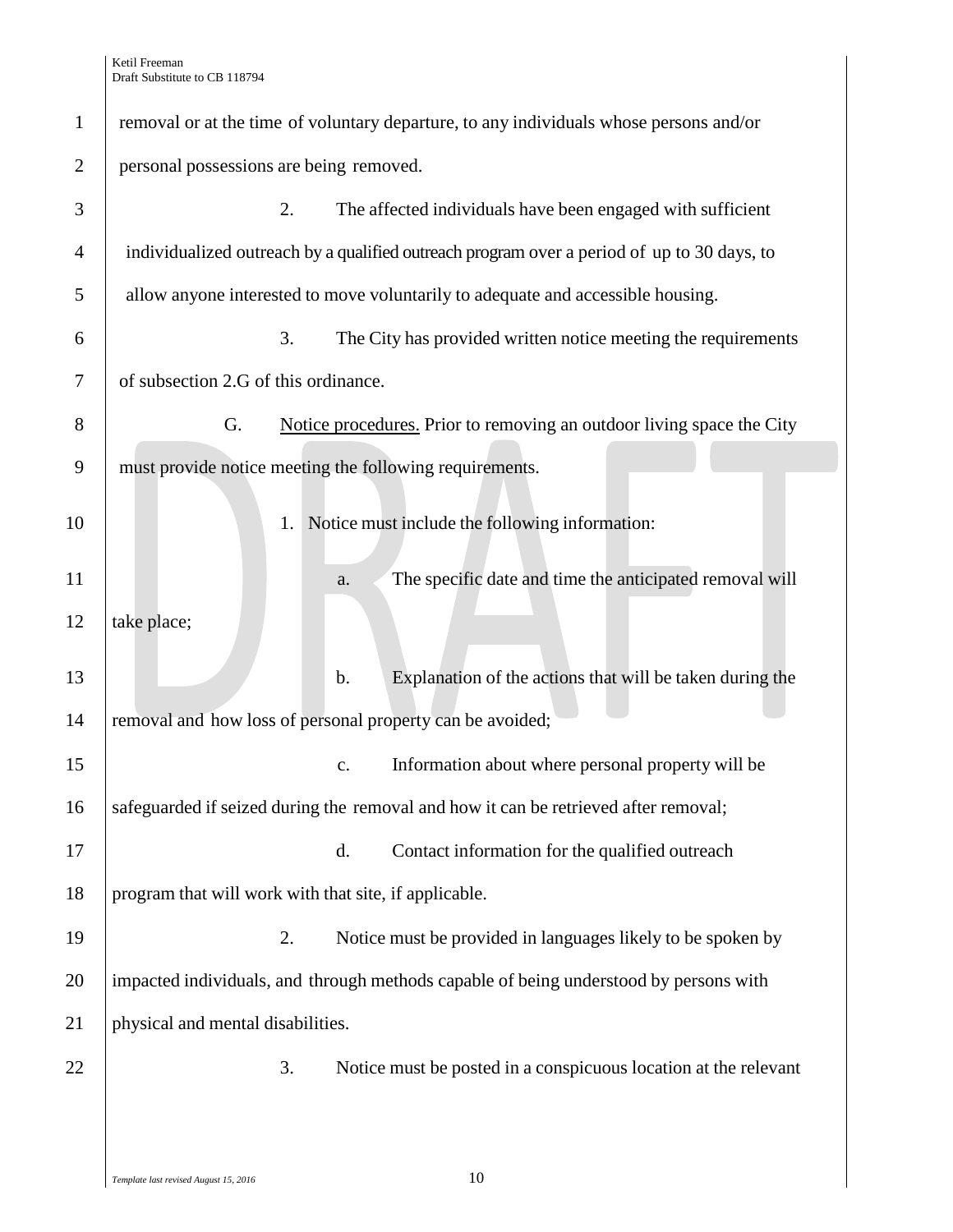| $\mathbf{1}$   | outdoor living space, as well as affixed to all tents and structures used for shelter at that           |
|----------------|---------------------------------------------------------------------------------------------------------|
| $\overline{2}$ | location.                                                                                               |
| $\mathfrak{Z}$ | If removal is from an unsafe or unsuitable location or a location<br>4.                                 |
| $\overline{4}$ | with a hazardous condition, notice will inform individuals of other available space in adequate         |
| 5              | and accessible housing, authorized encampments or in other public spaces where removal will             |
| 6              | not occur due to safety or unsuitability.                                                               |
| 7              | 5.<br>For locations which are not unsafe or unsuitable, and for which                                   |
| $8\,$          | the removal does not relate to hazardous conditions, notice will include a statement that               |
| 9              | removal will not occur in the absence of adequate and accessible housing for all affected               |
| 10             | individuals, and information about how the housing options can be accessed.                             |
| 11             |                                                                                                         |
| 12             | H.<br>Standards for removing, storing, and safeguarding personal property.                              |
| 13             | During a removal, the City will safeguard all personal property free of charge according to the         |
| 14             | following requirements.                                                                                 |
| 15             | For individuals present at the time of the removal who do not have<br>1.                                |
| 16             | the ability to transport their personal property, the City shall transport all personal property to the |
| 17             | alternative public space owned or controlled by the City.                                               |
| 18             | 2.<br>For individuals who are absent at the time of the removal or who                                  |
| 19             | are present but who do not wish to move to the alternative public space owned or controlled by          |
|                |                                                                                                         |
| 20             | the City and do not have the ability to transport their personal property, the City will safeguard      |
| 21             | all personal property as follows:                                                                       |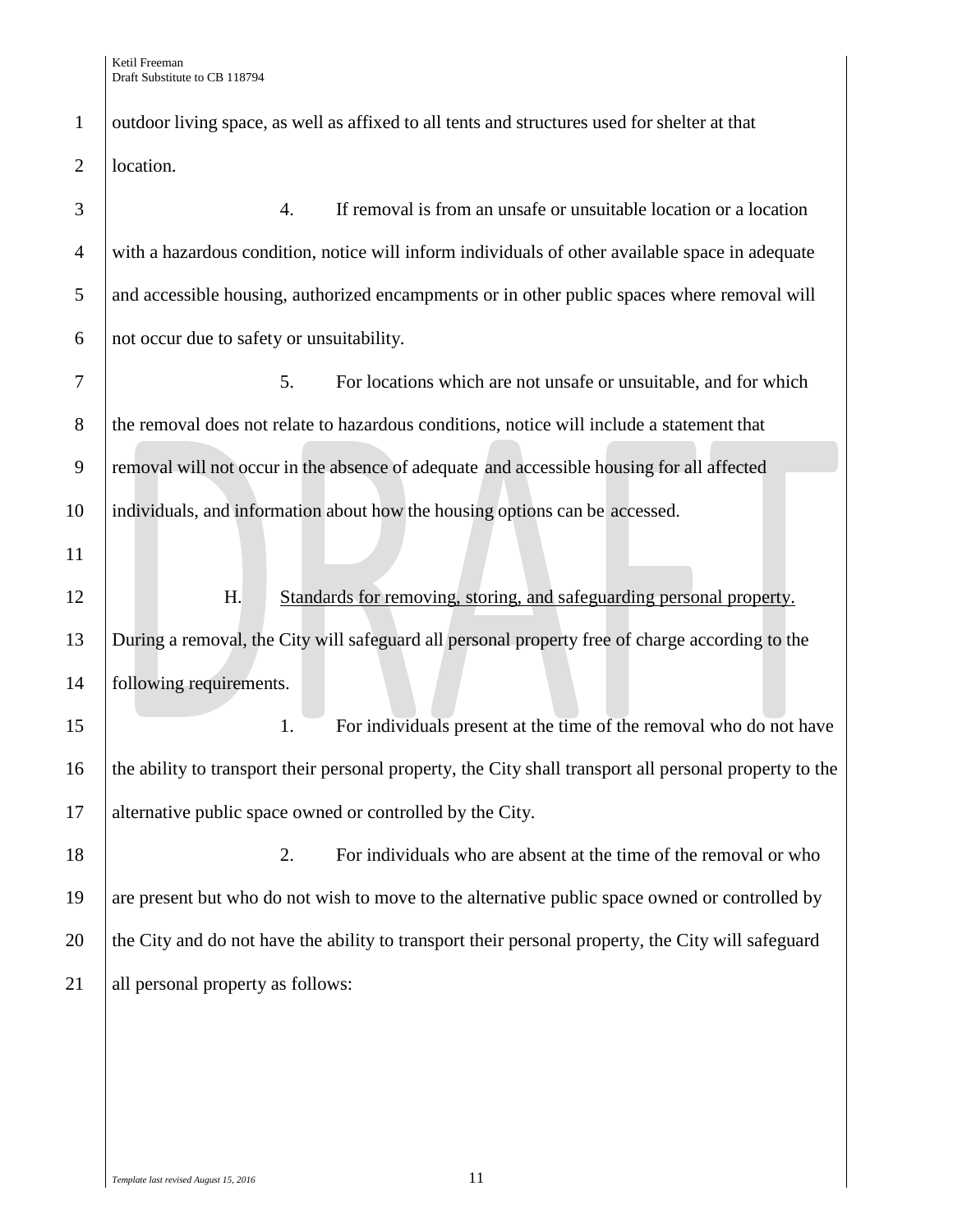| $\mathbf{1}$   | Personal property must be photographed and catalogued by<br>a.                                        |
|----------------|-------------------------------------------------------------------------------------------------------|
| $\overline{2}$ | location and with identifying details of the personal property prior to being put into storage.       |
| 3              | Such information must be searchable by computer and by calling a City agent.                          |
| $\overline{4}$ | $b$ .<br>The location of the storage facility must be accessible by                                   |
| 5              | public transportation and accessible to those with disabilities.                                      |
| 6              | The location's operating hours must extend beyond normal<br>$\mathbf{c}$ .                            |
| 7              | business hours to accommodate those who work or have other obligations during midweek                 |
| 8              | during normal business hours.                                                                         |
| 9              | Photo identification shall not be required as a condition of<br>d.                                    |
| 10             | retrieval.                                                                                            |
| 11             | The City must post notice for 60 days at the location of the<br>e.                                    |
| 12             | removal with the location of the seized personal property and instructions for reclaiming such        |
| 13             | personal property.                                                                                    |
| 14             | f.<br>Within 24 hours of the removal, a City agent or employee                                        |
| 15             | must return to the site and seek to inform individuals of how to retrieve their items.                |
| 16             | After 60 days, the City may dispose of any unclaimed<br>g.                                            |
| 17             | personal items provided all the requirements of subsections 2.E.2.a-f of this ordinance have          |
| 18             | been met.                                                                                             |
| 19             | h.<br>The City may establish a program where personal property                                        |
| 20             | is delivered to individuals within 24 hours.                                                          |
| 21             | I.<br>Penalties. Failure by the City or any of its partners, agents, or contractors to                |
| 22             | follow the requirements of this ordinance shall result in a penalty paid by the City to each affected |
| 23             | individual of \$50 per violation, in addition to any actual damages incurred. The Seattle Office for  |
|                |                                                                                                       |
|                |                                                                                                       |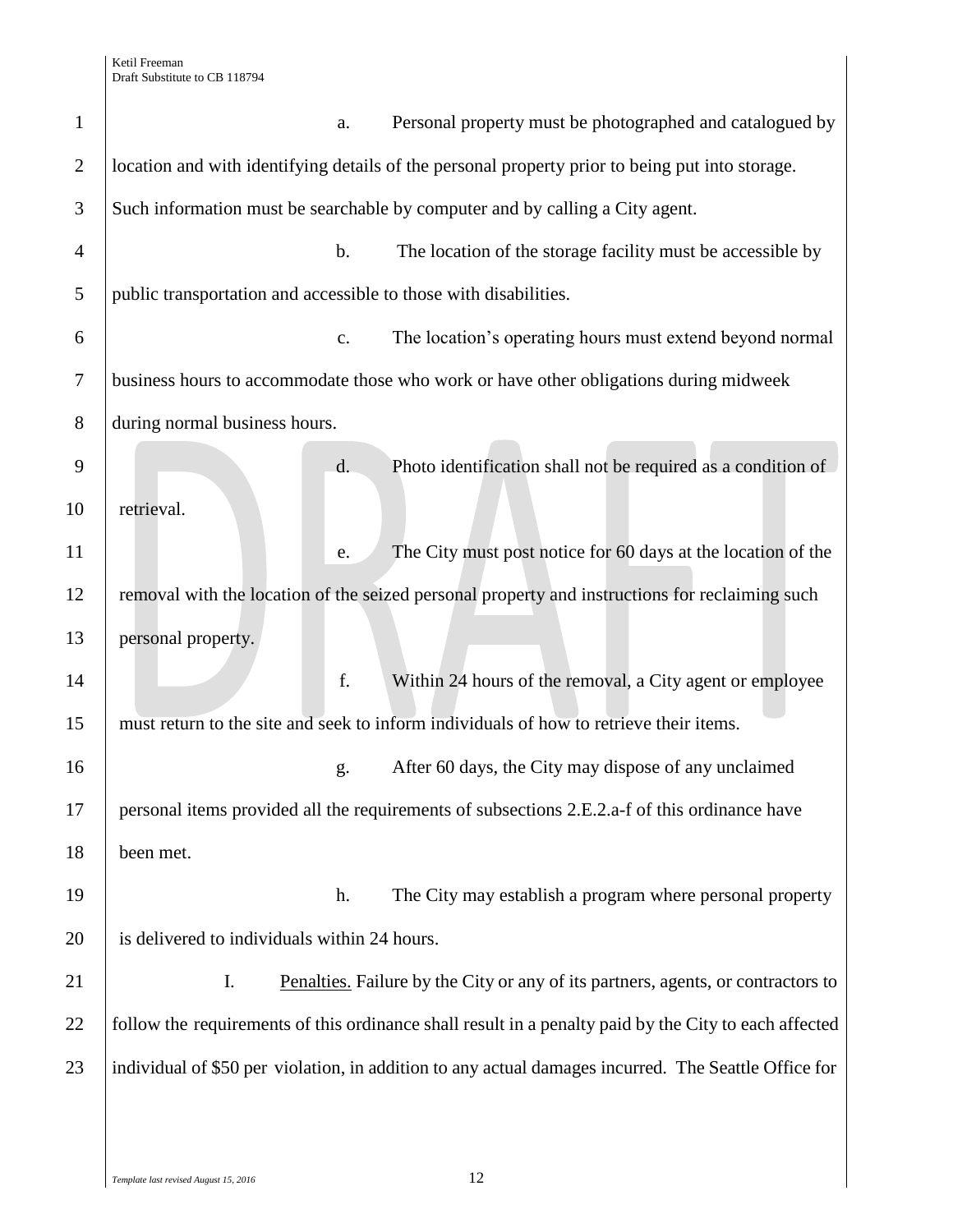Civil Rights shall be charged with the oversight, investigation, and enforcement of the provisions 2 of this ordinance.

 J. Rulemaking. The Executive is authorized to promulgate such rules and protocols as are reasonably necessary for implementation. Rulemaking should be guided by the provisions of section two of this ordinance; and the specific guidance set out below: Personal Property – The Executive is authorized to promulgate by rule protocols to respond to circumstances where the size of personal property would make it impracticable for the City to transport and store the personal property. Section 3. Encampment Removal Prioritization and Work Program. The Council requests that the Mayor prioritize removals from unsafe and unsuitable locations and from locations with hazardous conditions, subject to the provisions in section two of this ordinance, and deprioritize removals from locations that are not unsafe and unsuitable. The Mayor shall report to the Human Services and Public Health Committee on progress towards implementing 14 the requirements in section two of this ordinance and the work program by January 16, 2017. 15 Section 4. Sunset Clause. In keeping with the recognition that public camping as a 16 substitute for permanent housing is detrimental to the health and safety of all, and that these measures are an interim response to a situation the City is expected to resolve through other policy measures, the provisions in section 2 of this ordinance shall expire 24 months after its effective date unless expressly extended by the City Council. 20 Section 5. Individuals Using Vehicles as Residences. The 2016 one night count of unsheltered homeless identified over 900 people using vehicles as residences. The unsheltered population living in vehicles faces similar instability to those who reside in

23 vuldoor living spaces and risk impoundment of their vehicles and loss of personal property.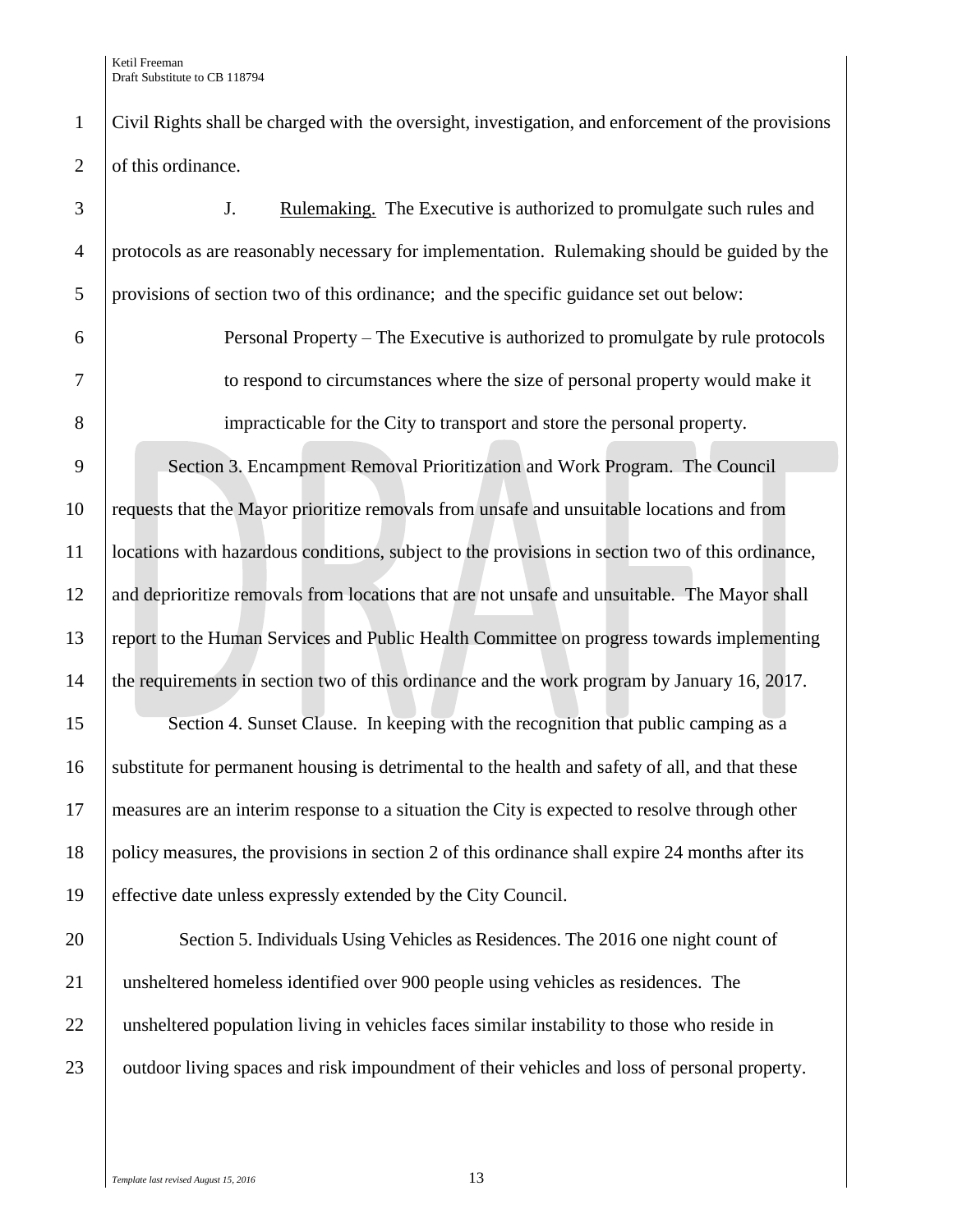The City Council shall draft, consider, and introduce to the full Council legislation in 2017, 2 based on the same principles contained in this ordinance, coupled with a long-term goal of providing adequate housing for those individuals living in vehicles. The legislation should 4 address the multiple ordinances and laws that govern parking throughout the City with the goal of providing stability for those people using vehicles for shelter.. To achieve that goal, the legislation will provide to people living in their vehicles protected areas for parking and modifications of parking standards, provide for outreach to address the reasons for homelessness, and establish standards for notice and safeguarding personal property, including impounded vehicles, equivalent to those established in this ordinance. The Committees named above shall be tasked with proposing legislation that meets these 11 purposes to the Full Council by April 30, 2017.

12 Section 7. Implementation and Advisory Committee. To ensure the ordinance meets the goals of protecting the public health, public safety, and civil rights of all people, including those experiencing homelessness, the City shall establish an Implementation and Advisory Committee ("Committee").

16 A. The functions and duties of the Committee shall be to:

 1. Advise the Mayor, Council, and relevant departments of concerns and issues with regard to City's removal actions, and provide recommendations, findings, or other reports as appropriate related to such concerns and issues; and

 2. Review proposed implementation plans and guidelines, and provide comments regarding the same to department staff charged with contracting outreach workers, notice, 22 storage, etc...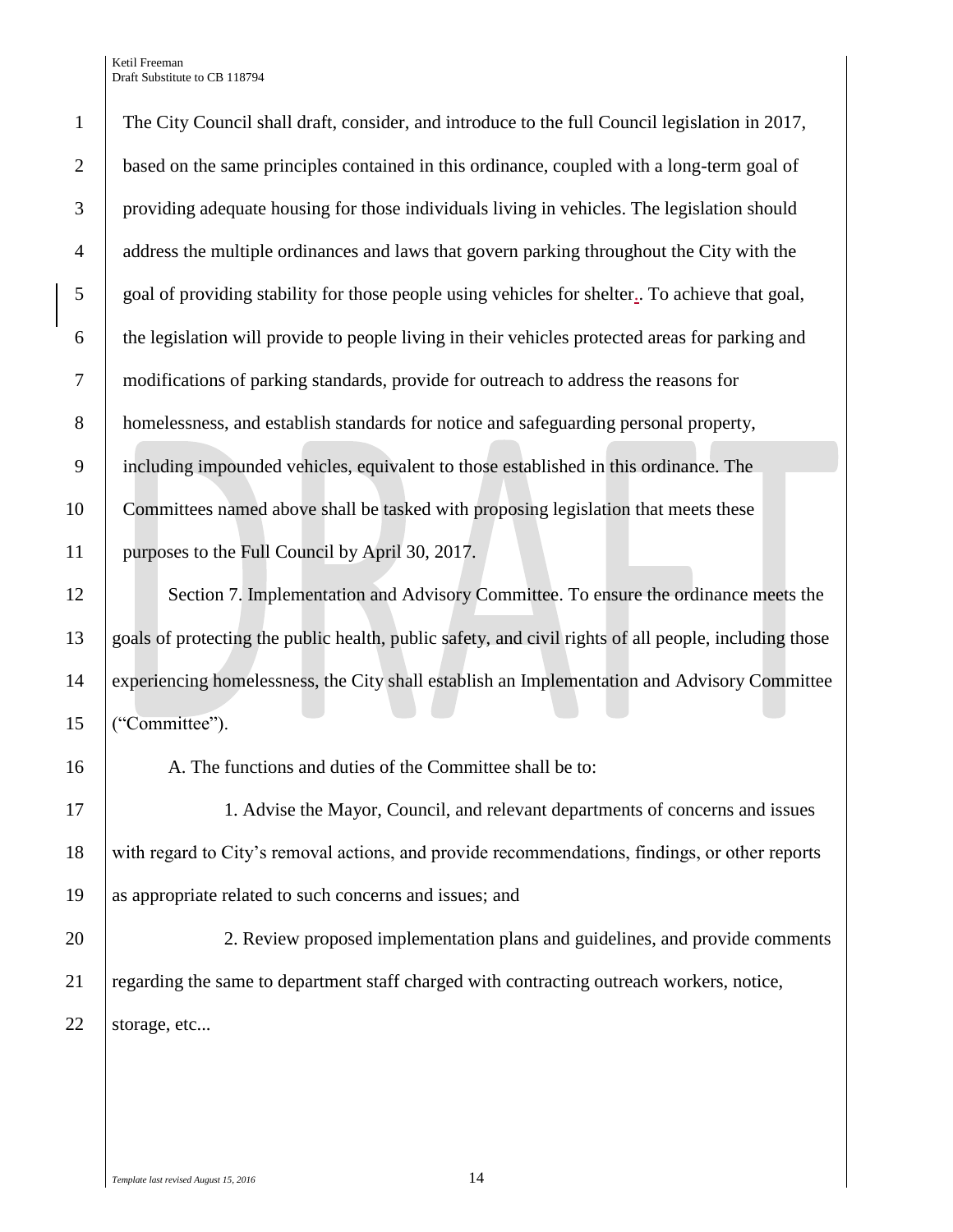B. The Committee shall consist of 11 members. The Mayor shall appoint one member. Each Councilmember shall appoint one member and the Council collectively shall appoint one member. The members will be appointed to serve staggered three 3 year terms and may be reappointed to subsequent terms. Any vacancy in an unexpired term shall be filled in the same manner as the original appointment. A member whose term is ending may continue on an interim basis as a member with voting rights until such time as a successor for that position has been 7 | appointed.

 C. The Committee members should have current or recent (within the last five years) professional, personal, or research experience associated with provision of services to individuals experiencing homelessness, or with public health or public safety.

 D. The Director of the Human Services Department and the Director of the Finance and Administrative Services Department shall assign at least one staff member to support the work of the Committee. A representative of various City Departments, including but not limited to the Office for Civil Rights, Parks and Recreation Department, Seattle Police Department, Department of Transportation, and/or the City Attorney's Office, shall attend the committee meetings upon request of the Committee.

17 Section 8. Collaboration with other entities. The City will only direct, engage, cooperate, 18 or contract with any other entity to engage in any removal action in accordance with this ordinance. The Mayor is directed to negotiate with Washington State, King County, and any 20 other relevant public landowning entities a Memoranda of Understanding establishing that City employees will assist other public entities in managing their properties within the City only in a 22 manner consistent with the principles and requirements of this ordinance, and to ensure that regular inspection, maintenance, and scheduled or emergency repairs to roads, highways, and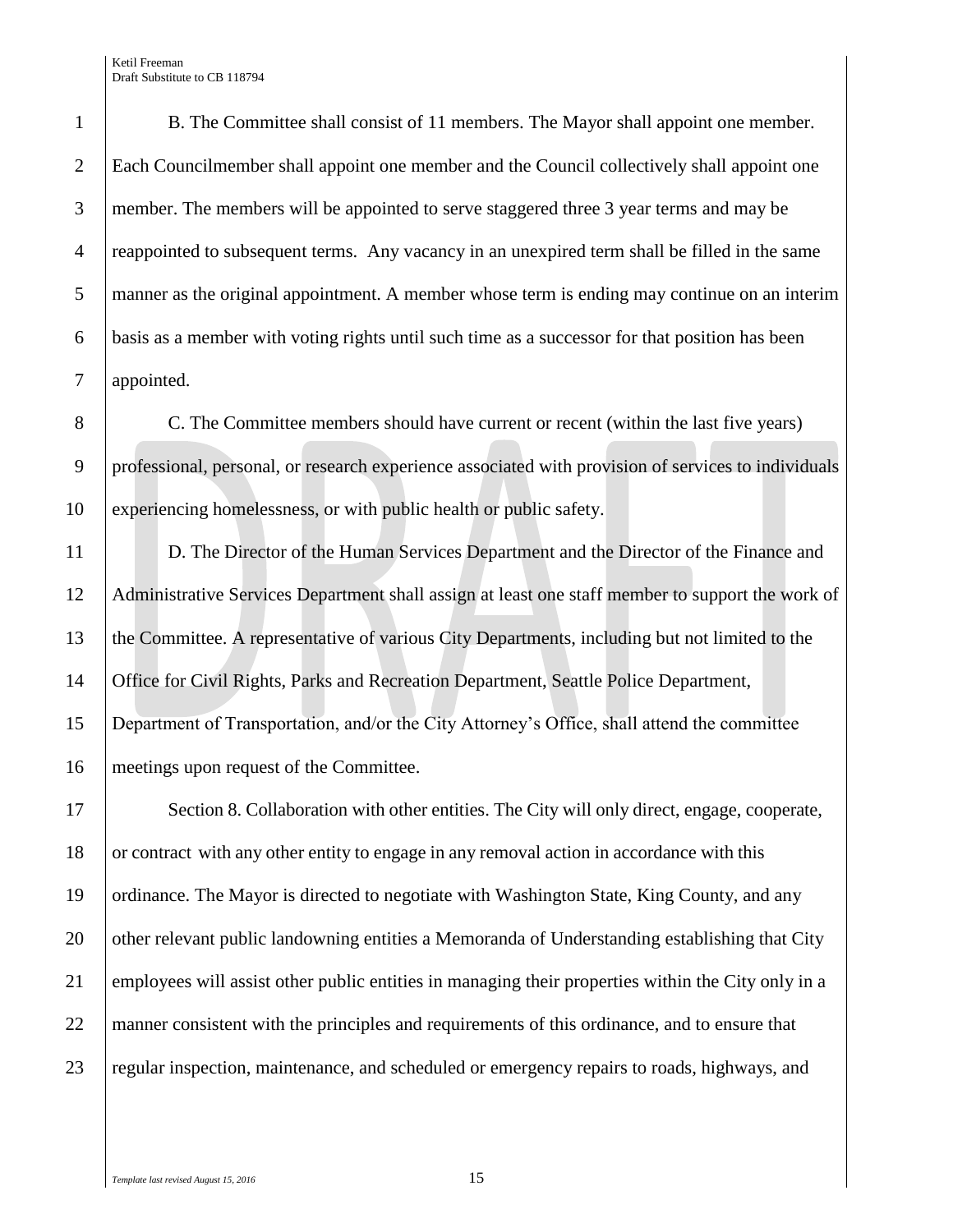| $\mathbf{1}$   | related infrastructure on other governmental and public entity-owned lands within the City of   |
|----------------|-------------------------------------------------------------------------------------------------|
| $\mathbf{2}$   | Seattle are carried out in a manner consistent with the principles set forth in this ordinance. |
| 3              | Section 9. Community response line                                                              |
| $\overline{4}$ | A. For the benefit of all City residents, the City has an interest in preventing the            |
| 5              | build-up of garbage, human waste, and other refuse at outdoor living spaces and other           |
| 6              | public spaces. The [Reserved] shall serve as the coordinating entity for requests for clean-    |
| 7              | up and/or basic services.                                                                       |
| $8\,$          | B. The City shall investigate requests for a clean-up or a health and safety                    |
| 9              | inspection including a site visit if adequate information is provided that there may be a       |
| 10             | legitimate concern about health and/or safety.                                                  |
| 11             | C.<br>The City shall provide outreach, basic garbage, sanitation, and harm reduction            |
| 12             | services upon request at outdoor living spaces containing more than five individuals.           |
| 13             |                                                                                                 |
| 14             | Section 10. This ordinance shall take effect and be in force 30 days after its approval by the  |
| 15             | Mayor, but if not approved and returned by the Mayor within ten days after presentation, it     |
| 16             | shall take effect as provided by Seattle Municipal Code Section 1.04.020.                       |
| 17             | Passed by the City Council the _________ day of _________________________________, 2016,        |
| 18             | and signed by me in open session in authentication of its passage this _____ day of             |
| 19             |                                                                                                 |
|                |                                                                                                 |
| 20             |                                                                                                 |
| 21             |                                                                                                 |
|                |                                                                                                 |
| 22             |                                                                                                 |
|                |                                                                                                 |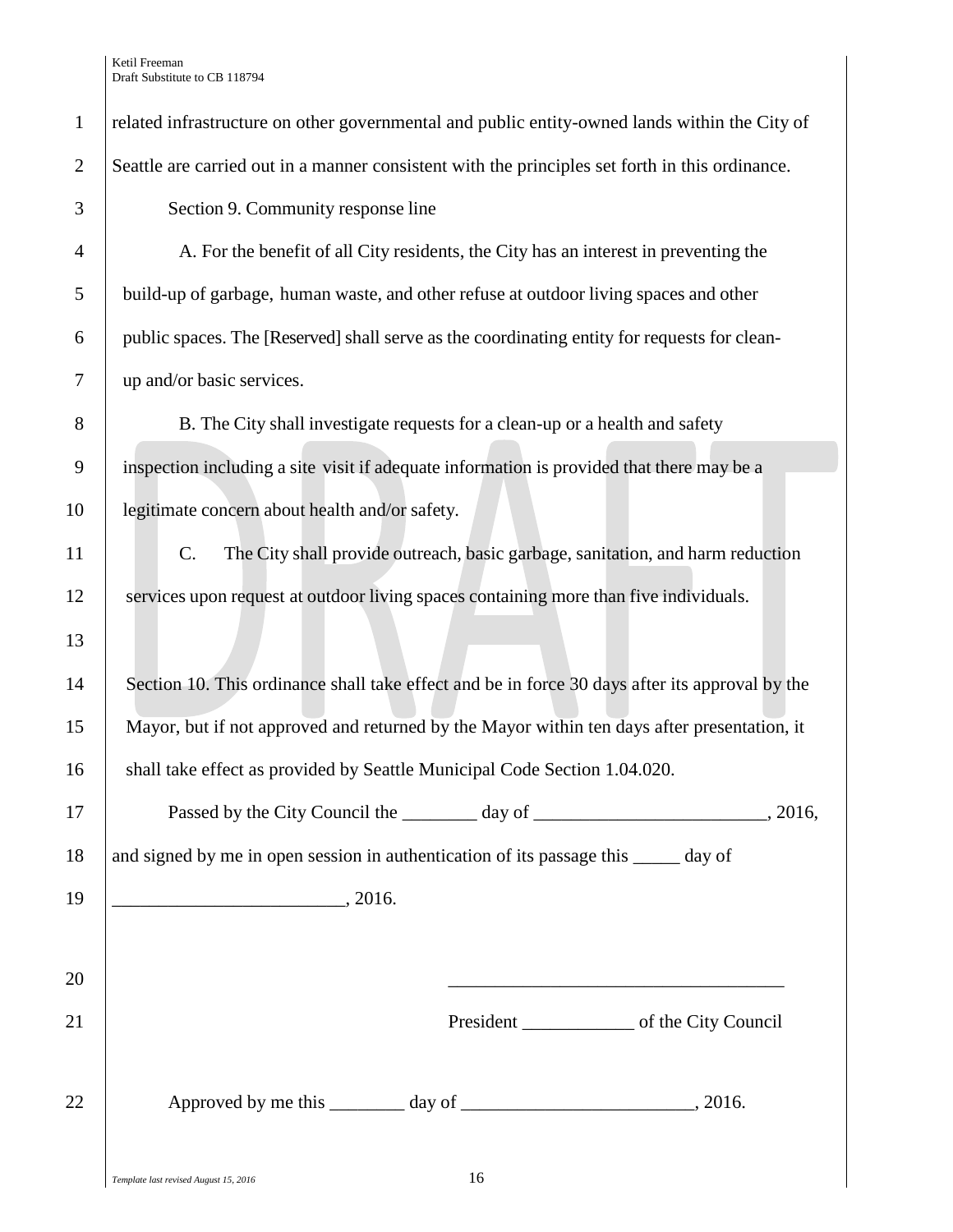|                                                                                                                                                          | Ketil Freeman<br>Draft Substitute to CB 118794        |                                                                                            |
|----------------------------------------------------------------------------------------------------------------------------------------------------------|-------------------------------------------------------|--------------------------------------------------------------------------------------------|
| $\mathbf{1}$                                                                                                                                             |                                                       |                                                                                            |
| $\overline{2}$                                                                                                                                           |                                                       | Edward B. Murray, Mayor                                                                    |
| $\mathfrak{Z}$                                                                                                                                           |                                                       |                                                                                            |
| $\overline{4}$                                                                                                                                           |                                                       |                                                                                            |
| 5                                                                                                                                                        |                                                       | Monica Martinez Simmons, City Clerk                                                        |
| 6<br>$\overline{7}$<br>$\,8\,$<br>$\overline{9}$<br>10<br>11<br>12<br>13<br>14<br>15<br>16<br>17<br>18<br>19<br>$20\,$<br>21<br>$22\,$<br>23<br>24<br>25 | (Seal)<br>Attachments:<br>Attachment B 0 Work Program | Attachment A - Principles from the Task force on Unsanctioned Encampment Cleanup Protocols |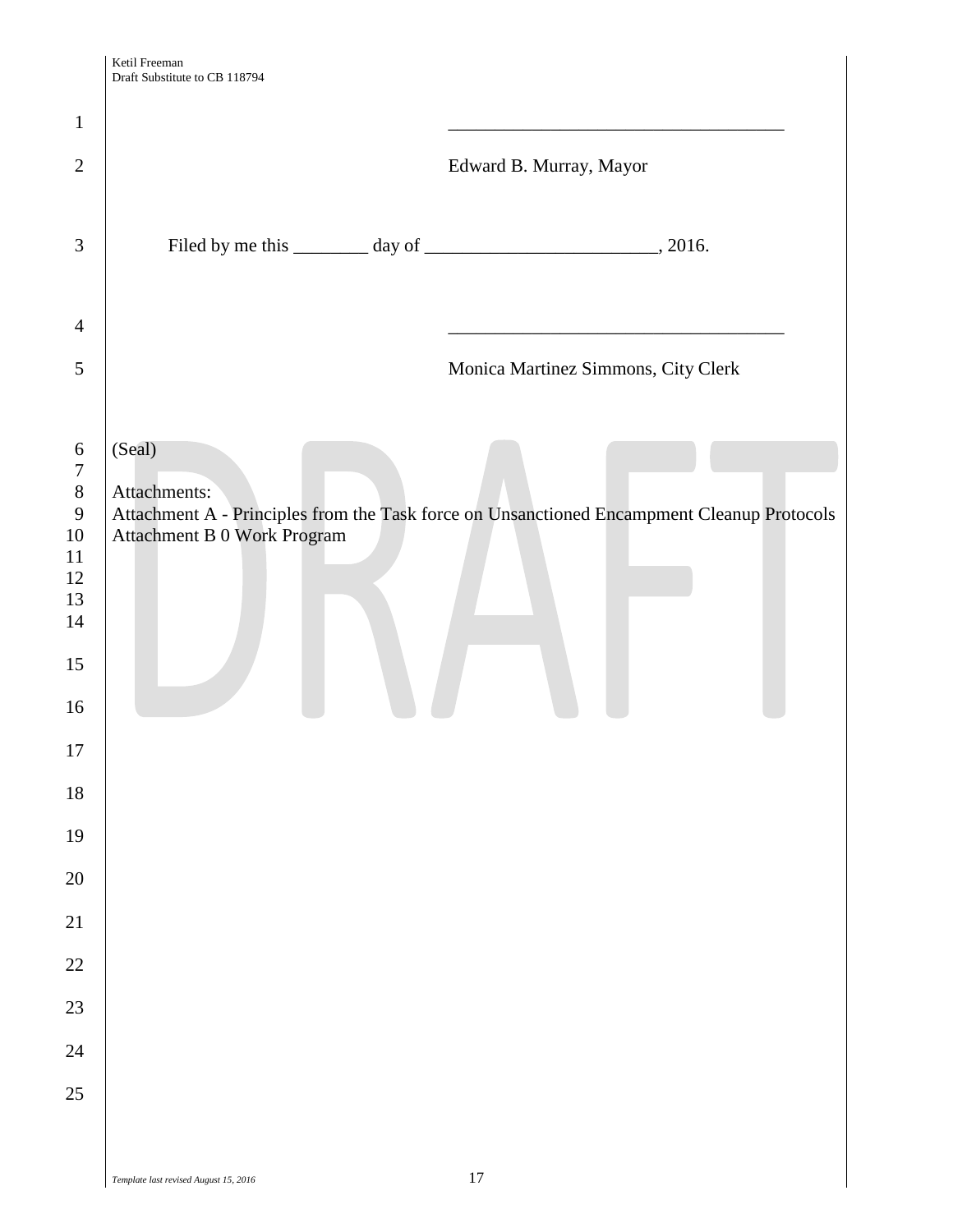1

2

3

4

| 5  | Attachment A – Principles from the Task force on Unsanctioned Encampment Cleanup              |
|----|-----------------------------------------------------------------------------------------------|
| 6  | <b>Protocols</b>                                                                              |
| 7  | 1. When it is necessary to require people to move, there must be adequate and personalized    |
| 8  | outreach.                                                                                     |
| 9  | 2. When it is necessary to disband an encampment, all occupants will be offered a safe and    |
| 10 | appropriate shelter option.                                                                   |
| 11 | Low-barrier (person-centered), housing-focused shelter must be expanded, as well as<br>3.     |
| 12 | permanent housing options (buildings and rent assistance), to meet the threshold of           |
| 13 | offering "safe and appropriate" housing or shelter for all.                                   |
| 14 | 4. Homelessness is a crisis in Seattle that demands urgent action by the public, private, and |
| 15 | non-profit sectors. The City's approach to unsheltered homeless people should do no           |
| 16 | further harm.                                                                                 |
| 17 | 5. Action must be taken to enhance and reform the effectiveness of our current human          |
| 18 | services system to achieve better outcomes and a significant reduction in the number of       |
| 19 | people sleeping outside. The City needs a transition plan for this systemic transformation    |
| 20 | with timelines and measurements.                                                              |
| 21 | The City of Seattle's current approach to managing and removing encampments has<br>6.         |
| 22 | negatively impacted homeless individuals and neighborhoods and new protocols and              |
| 23 | approaches are needed to make sure that our actions match our community values.               |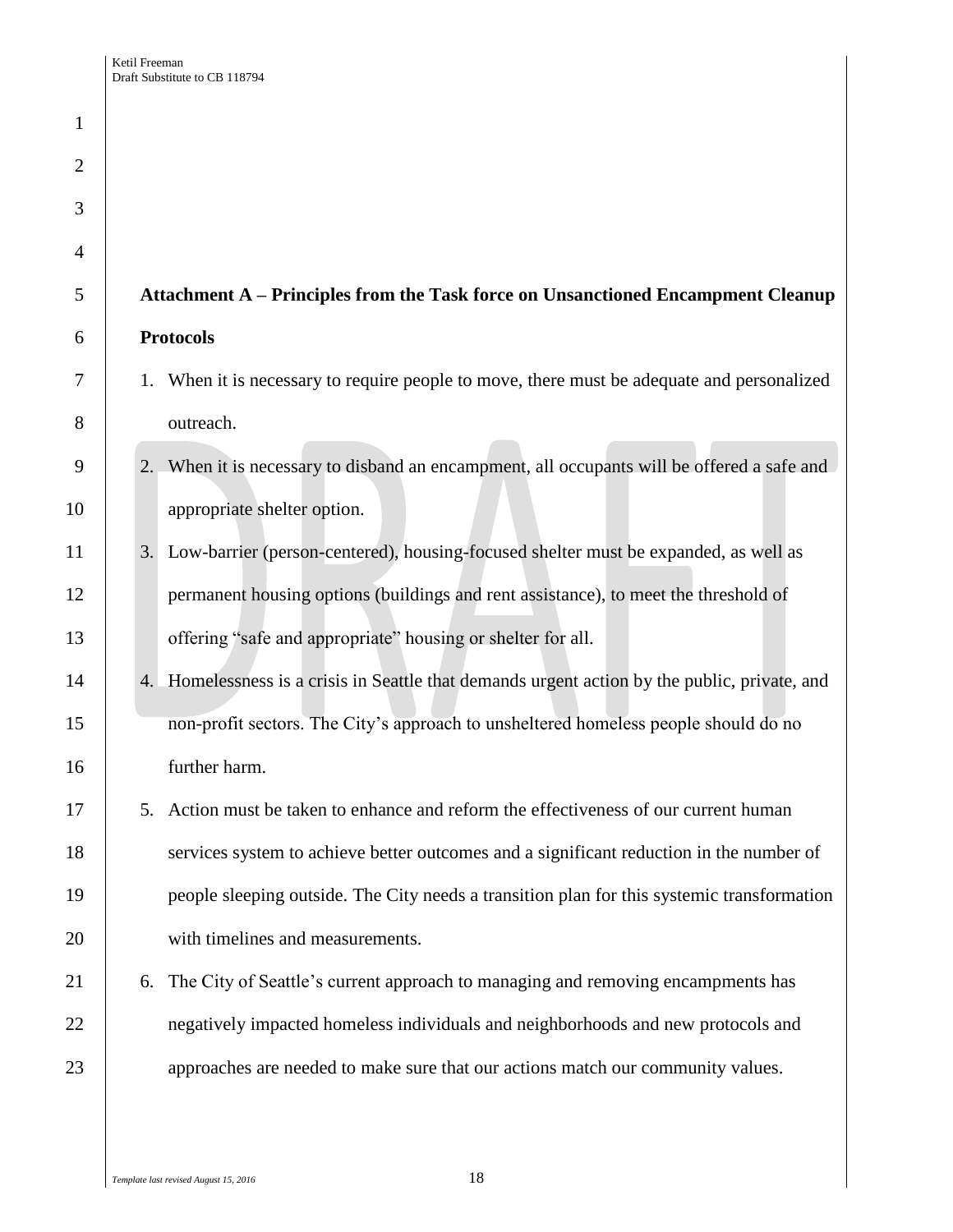| $\mathbf{1}$   | 7. Any future approach to managing encampments needs to establish a mechanism to              |
|----------------|-----------------------------------------------------------------------------------------------|
| $\overline{2}$ | measure and substantially respond to community impacts from encampments.                      |
| 3              | 8. Increased funding and resources for housing, mental health, and drug treatment are         |
| $\overline{4}$ | needed from the State and Federal levels to expand treatment housing and capacity.            |
| 5              | 9. When required due to unsafe and unsuitable locations, the moving of people should be       |
| 6              | respectful of individuals and their belongings, but also administratively and logistically    |
| 7              | feasible to complete in a reasonable period of time.                                          |
| 8              | 10. The City should enter into memorandums of understanding with all applicable public        |
| 9              | agencies, including the State, to establish common protocols and procedures when it is        |
| 10             | necessary to disband an encampment.                                                           |
| 11             | 11. The City should prohibit encampments and intervene expeditiously in unsafe location.      |
| 12             | 12. The City should intervene expeditiously to correct conditions or disband an encampment    |
| 13             | in the case of hazardous conditions.                                                          |
| 14             | 13. In the case of unsuitable locations with an intended public use as defined in legislation |
| 15             | and rulemaking, encampments are prohibited and intervention should be expeditious.            |
| 16             | 14. People in low impact encampments should receive the services required to remain safe      |
| 17             | and low impact.                                                                               |
| 18             | 15. The City commits, through policies and procedures, to both reduce friction between        |
| 19             | encampments and neighborhoods and to implement successful interventions to preserve           |
| 20             | health and safety for all.                                                                    |
| 21             | 16. Outreach to people living in encampments should be well-resourced, well-documented,       |
| 22             | incorporate robust and consistent engagement, inter-agency communication, and data            |
| 23             | sharing.                                                                                      |
|                |                                                                                               |